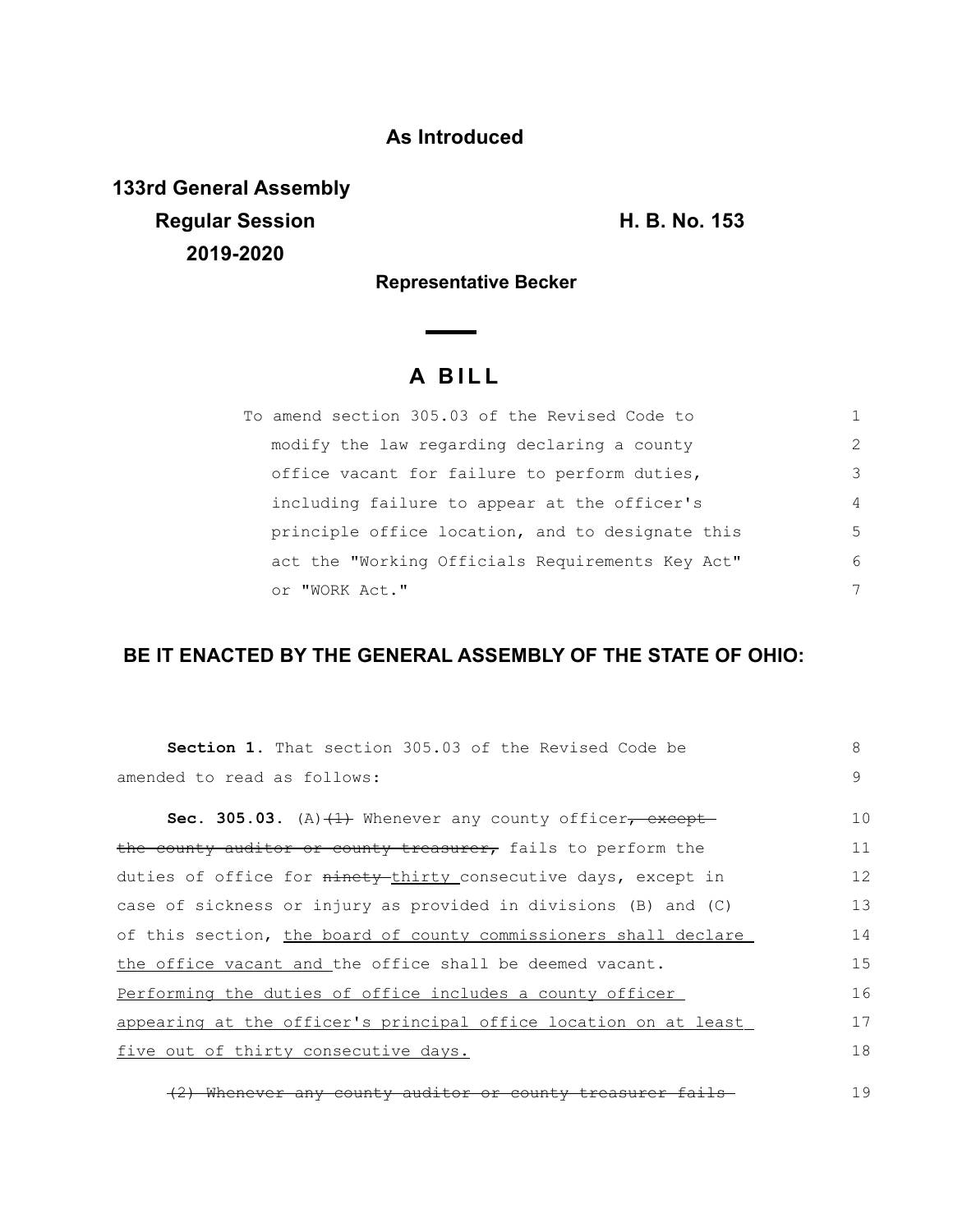| to perform the duties of office for thirty consecutive days, -            | 20 |  |  |
|---------------------------------------------------------------------------|----|--|--|
| except in case of sickness or injury as provided in divisions-            |    |  |  |
| (B) and (C) of this section, the office shall be deemed vacant.           | 22 |  |  |
| (B) Whenever any county officer is absent because of                      | 23 |  |  |
| sickness or injury, the officer shall cause to be filed with the          | 24 |  |  |
| board of county commissioners a physician's certificate of the            | 25 |  |  |
| officer's sickness or injury. If the certificate is not filed             | 26 |  |  |
| with the board within ten days after the expiration of thirty             | 27 |  |  |
| consecutive days <del>, in the case of a county auditor or county -</del> | 28 |  |  |
| <del>treasurer, or within ten days after the expiration of ninety-</del>  | 29 |  |  |
| <u>consecutive days of absence, in the case of all other county-</u>      | 30 |  |  |
| officers, the board of county commissioners shall declare the             | 31 |  |  |
| office vacant and the office shall be deemed vacant.                      | 32 |  |  |
| (C) Whenever a county officer files a physician's                         | 33 |  |  |
| certificate under division (B) of this section, but continues to          | 34 |  |  |
| be absent for an additional thirty days commencing immediately            | 35 |  |  |
| after the last day on which this certificate may be filed under           | 36 |  |  |
| division (B) of this section, <u>the board of county commissioners </u>   | 37 |  |  |
| shall declare the office vacant and the office shall be deemed            | 38 |  |  |
| vacant.                                                                   | 39 |  |  |
| (D) If at any time two county commissioners in a county                   | 40 |  |  |
| are absent and have filed a physician's certificate under                 | 41 |  |  |
| division (B) of this section, the county coroner, in addition to          | 42 |  |  |
| performing the duties of coroner, shall serve as county                   | 43 |  |  |
| commissioner until at least one of the absent commissioners               | 44 |  |  |
| returns to office or until the office of at least one of the              | 45 |  |  |
| absent commissioners is deemed vacant under this section and the          | 46 |  |  |

be paid a per diem rate for the coroner's service as a commissioner. That per diem rate shall be the annual salary 48 49

vacancy is filled. If the coroner so requests, the coroner shall

47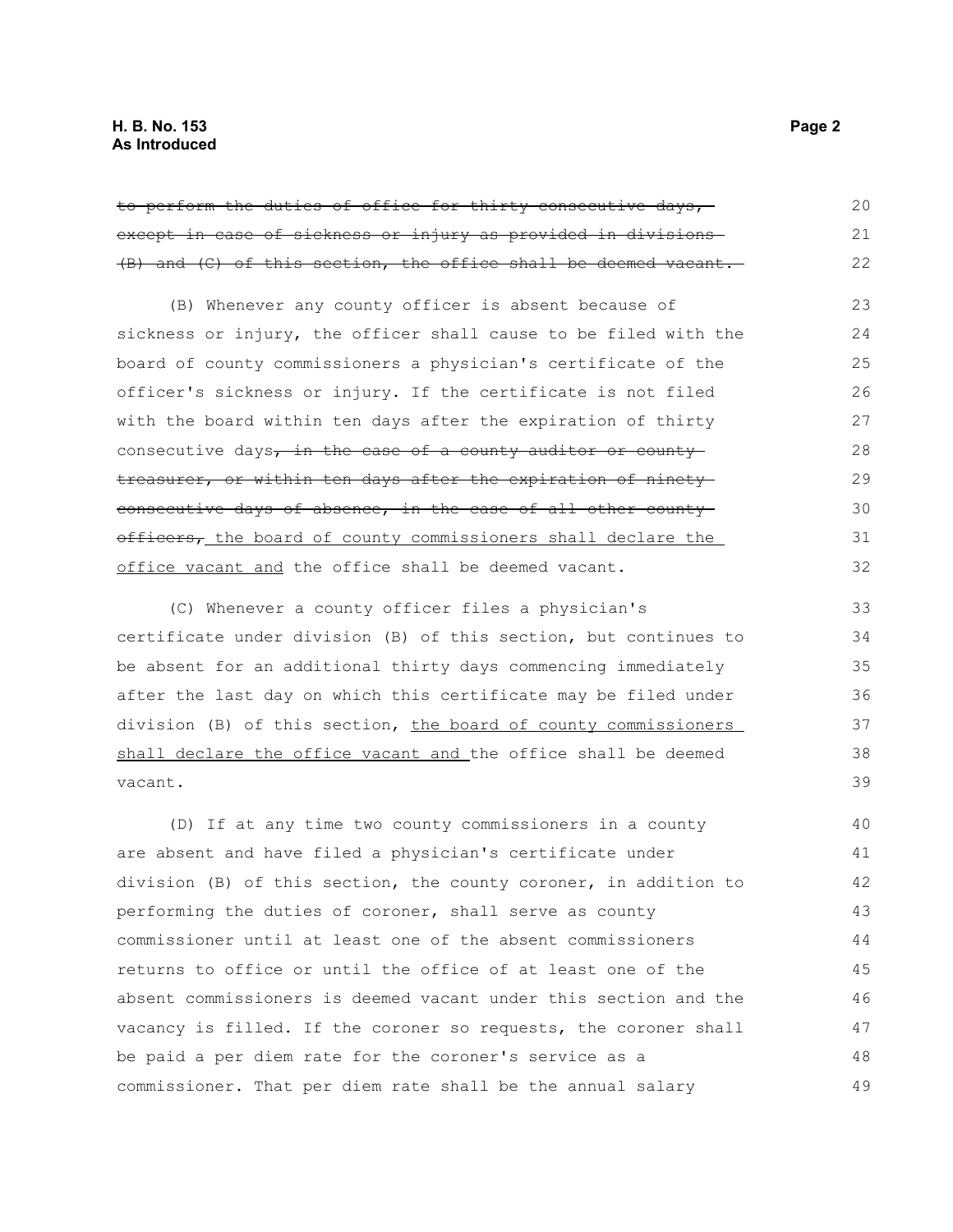## **H. B. No. 153 Page 3 As Introduced**

specified by law for a county commissioner of that county whose term of office began in the same year as the coroner's term of office began, divided by the number of days in the year. 50 51 52

While the coroner is serving as a county commissioner, the coroner shall be considered an acting county commissioner and shall perform the duties of the office of county commissioner until at least one of the absent commissioners returns to office or until the office of at least one of the absent commissioners is deemed vacant. Before assuming the office of acting county commissioner, the coroner shall take an oath of office as provided in sections 3.22 and 3.23 of the Revised Code. The coroner's service as an acting county commissioner does not constitute the holding of an incompatible public office or employment in violation of any statutory or common law prohibition against the simultaneous holding of more than one public office or employment. 53 54 55 56 57 58 59 60 61 62 63 64 65

The coroner shall give a new bond in the same amount and signed and approved as provided in section 305.04 of the Revised Code. The bond shall be conditioned for the faithful discharge of the coroner's duties as acting county commissioner and for the payment of any loss or damage that the county may sustain by reason of the coroner's failure in those duties. The bond, along with the oath of office and approval of the probate judge indorsed on it, shall be deposited and paid for as provided for the bonds in section 305.04 of the Revised Code.

(E) Any vacancy declared under this section shall be filled in the manner provided by section 305.02 of the Revised Code. 75 76 77

(F) This section shall not apply to a county officer while in the active military service of the United States. 78 79